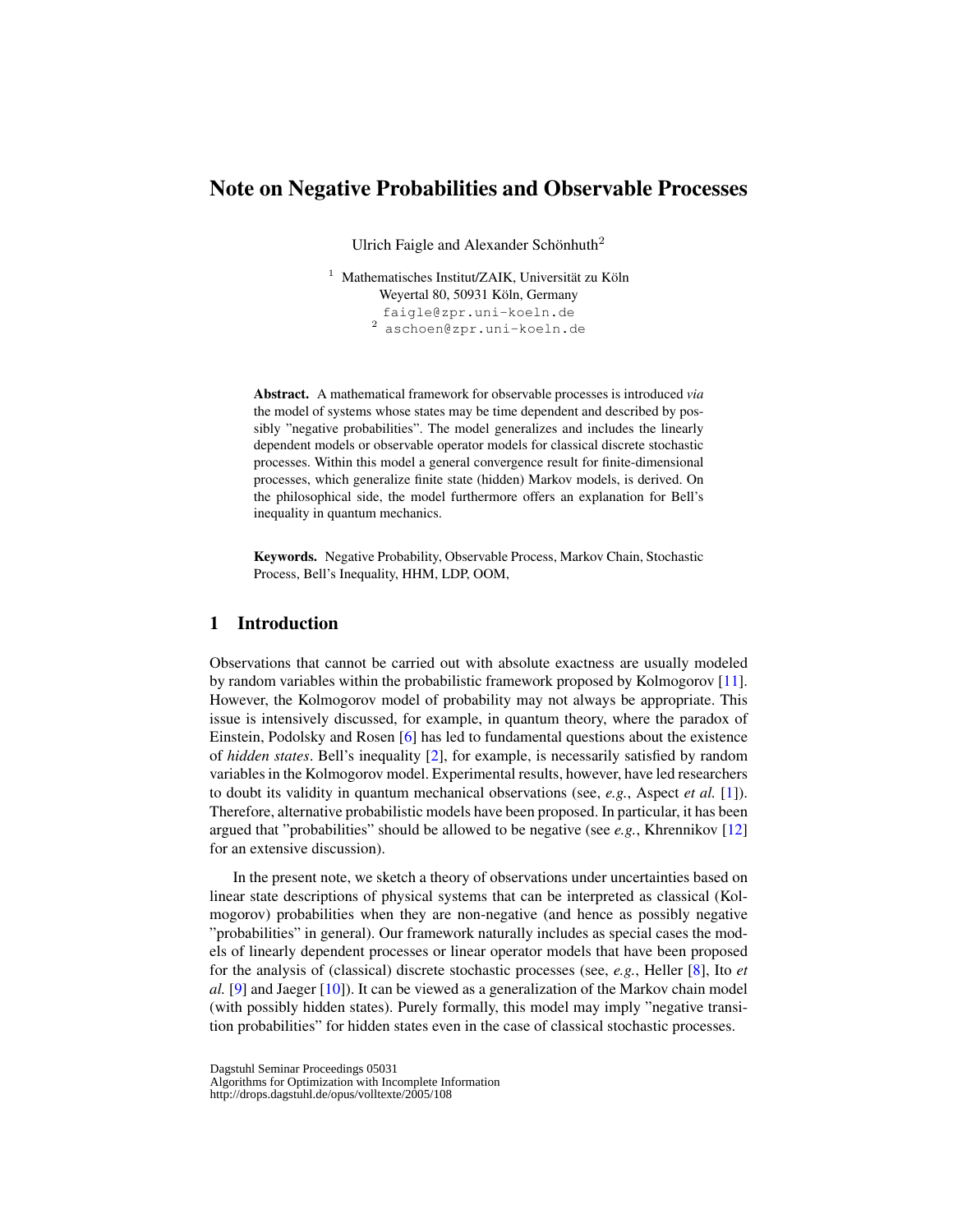However, our point here is not a philosophical discussion of physical interpretations of "negative probabilities". While also our model offers an explanation for observations that possibly violate Bell's inequality, we generally simply accept the model as mathematically feasible and capable of providing a valid analysis of observation processes. As an example, we prove a convergence result for state vectors that holds in particular for so-called finite-dimensional (classical) stochastic processes and shows that one can do meaningful empirical statistics on such processes.

# <span id="page-1-0"></span>2 Systems, States and Observables

We consider a (non-empty) set  $\Omega = {\omega_1, \dots, \omega_n}$  of *pure states* associated with some *system* S. We want to perform observations on  $S$  and assume that the results we obtain depend on the pure state  $\omega \in \Omega$  of the system, on which we have perhaps only partial information.

REMARK. The finiteness assumption on  $\Omega$  is for simplicity of the exposition. It is not difficult to generalize the model to possibly infinite sets of pure states.

As usual, we call a subset  $E \subseteq \Omega$  an *event* and associate with it its *characteristic function*

$$
\chi_E : \Omega \to \{0, 1\}
$$
 where  $\chi_E(\omega) = 1 \iff \omega \in E$ .

The event E is said to be *observable* if  $\chi_E$  is a random variable, *i.e.*, there is a number  $0 \leq \mathbf{p}_E \leq 1$  describing the observation probabilities

$$
Pr{\chi_E = 1} = \mathbf{p}_E
$$
 and  $Pr{\chi_E = 0} = 1 - \mathbf{p}_E$ .

We assume that the event  $\Omega$  is always trivially observable with probability  $p_{\Omega} = 1$ (and hence  $\mathbf{p}_{\emptyset} = 0$ ). We do not necessarily assume that all events are observable, but that observability depends on the *preparation state* w of the system S. We view w as a function

$$
\mathbf{w}: 2^{\Omega} \to \mathbb{R}
$$

on the collection of all events.

#### 2.1 Linear Observation Models

The preparation state w of S is called *linear* if there are parameters  $\alpha_1, \dots, \alpha_n \in \mathbb{R}$ such that

$$
\mathbf{w}(E) = \sum_{\omega_i \in E} \alpha_i \quad \text{for all } E \subseteq \Omega .
$$

So the linear preparation states  $w$  are represented by the *n*-dimensional coordinate vectors:  $\mathbf{r}$ 

$$
\mathbf{w} \quad \longleftrightarrow \quad \begin{bmatrix} \alpha_1 \\ \vdots \\ \alpha_n \end{bmatrix} \in \mathbb{R}^n \ .
$$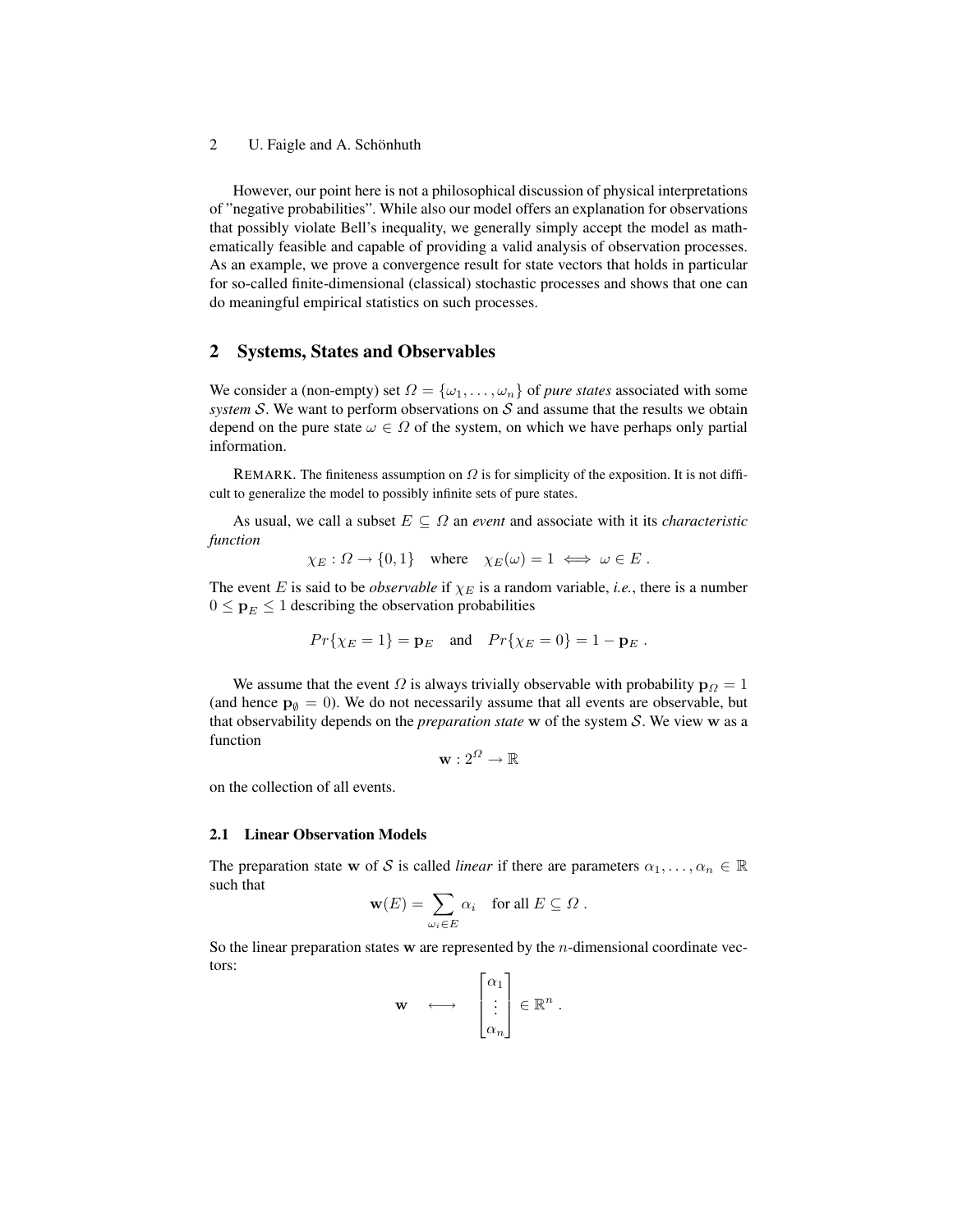CONVENTION. In the following, we restrict ourselves to *linear observation models*, namely observation models where all preparation states w are linear. Keeping this in mind, we will refer to a preparation state w often simply as a *state* of the system S and think of it as a coordinate vector in  $\mathbb{R}^n$ . The unit vectors in  $\mathbb{R}^n$  thus correspond precisely to the pure states of  $S$ .

Under the linearity assumption, each state w obeys the computational rules

$$
\mathbf{w}(\Omega) = 1
$$
  
\n
$$
\mathbf{w}(\Omega \setminus E) = 1 - \mathbf{w}(E) \text{ for all } E \subseteq \Omega
$$
  
\n
$$
\mathbf{w}(A \cup B) + \mathbf{w}(A \cap B) = \mathbf{w}(A) + \mathbf{w}(B) \text{ for all } A, B \subseteq \Omega.
$$

REMARK [NEGATIVE PROBABILITIES]. A non-negative (linear) state can of course be interpreted as a classical *probability distribution* on the set Ω. Therefore, one could generally call the state parameter  $w(E)$  the "probability" of the event  $E$  – accepting with this terminology "negative probabilities" or "probabilities exceeding 1" come into existence. The possibility of mathematical models for stochastic events on the basis of negative probabilities was already noted by Dirac [\[4\]](#page-13-7) and Feynman [\[7\]](#page-13-8).

REMARK [QUANTUM PROBABILITIES]. Our model for observations is in spirit quite similar to the one common in quantum mechanics, where the *state* of a system is also described by a coordinate vector with possibly negative components, from which probabilities for observations on the system are computed. The difference of the two models lies in the way probabilities are derived from the state vector.

In quantum mechanics, the state vector  $\mathbf{u} = [u_1, \dots, u_n]^T$  has unit *length*:

$$
||\mathbf{u}||^2 = |u_1|^2 + \ldots + |u_n|^2 = 1.
$$

So the squared absolute values of the components are the elementary "probabilities". The relevant transformations on quantum systems thus are *unitary* transformations, under which the length of coordinate vectors is invariant.

In our model, coordinate vectors  $\mathbf{w} = [\alpha_1, \dots, \alpha_n]^T$  of states have unit coordinate *sum*:

$$
u_1+\ldots+u_1=1.
$$

The relevant transformations in our model will therefore be *Markov* type transformations, which retain the coordinate sums of coordinate vectors, as will become clearer in the sequel.

#### 2.2 Information Functions

Generalizing the concept of characteristic functions, we define an *information function* to be a function

$$
X: \Omega \to \Sigma
$$

into a finite set (or *alphabet*)  $\Sigma$  of symbols. X is *observable* (in the state **w**) if

$$
0 \le Pr\{X=a\} = \mathbf{w}\{\omega \in \Omega \mid X(\omega) = a\} \le 1
$$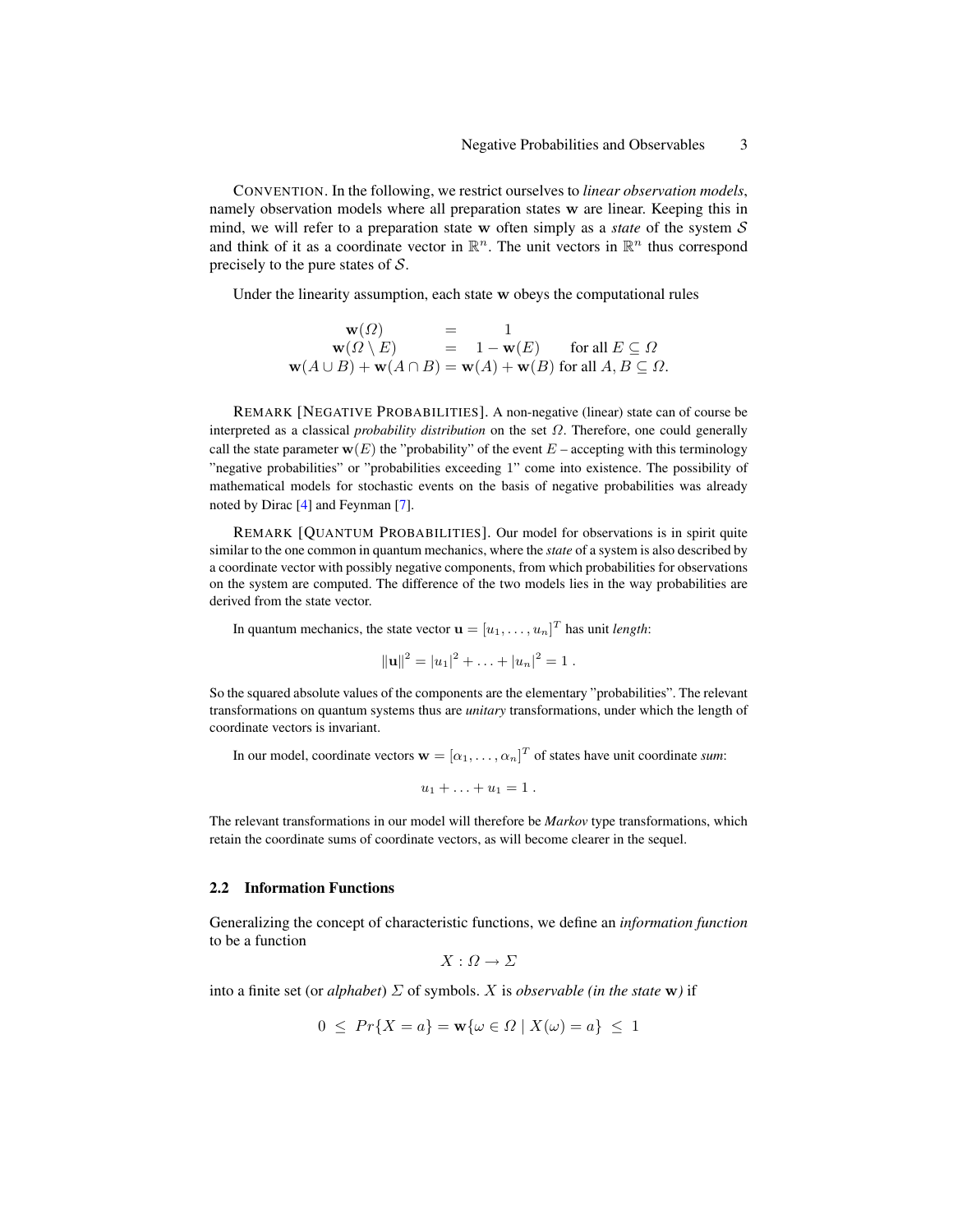holds for all  $a \in \Sigma$ . An observable information functions thus appears like a classical Σ-valued random variable:

$$
\sum_{a \in \Sigma} Pr\{X = a\} = 1 \quad \text{and} \quad Pr\{X = a\} \ge 0 \; .
$$

We say that k observable information functions  $X_i$ :  $\Omega \to \Sigma_i$   $(i = 1, \ldots, k)$  are (jointly) *compatible* if the information function

$$
X: \Omega \to \Sigma := \Sigma_1 \times \ldots \times \Sigma_k \quad \text{with} \quad X(\omega) = [X_1(\omega), \ldots, X_k(\omega)]
$$

is observable (in the state w).

If Σ is a set of real numbers, we define the *expected value* of the observable information function X in the state  $\mathbf{w} = [\alpha_1, \dots, \alpha_n]^T$  as usual *via* 

$$
E(X) = \sum_{a \in \Sigma} a Pr\{X = a\} = \sum_{i=1}^{n} X(\omega_i) \alpha_i.
$$

If  $X, Y: \Omega \to \mathbb{R}$  are compatible information functions, their product XY is readily verified to yield an observable information function so that it is meaningful to define the *covariance* of  $X$  and  $Y$  (in the state w) as

$$
\langle X, Y \rangle := E(XY) = \sum_{i=1}^{n} X(\omega_i) Y(\omega_i) \alpha_i.
$$

#### 2.3 Bell's Inequality

It is important to note that joint compatibility of a set of information functions is a stronger condition than pairwise compatibility. We illustrate this fact with the inequality of Bell [\[2\]](#page-13-2), which in our model takes the following form.

Lemma 1 (Bell's Inequality). *Assume that the three information functions* X, Y, Z :  $\Omega \rightarrow \{-1, +1\}$  are compatible in the state **w**. Then their covariances satisfy the in*equality*

<span id="page-3-0"></span>
$$
|\langle X, Y \rangle - \langle Y, Z \rangle| \le 1 - \langle X, Z \rangle. \tag{1}
$$

*Proof.* Any choice of  $x, y, z \in \{-1, +1\}$  satisfies the inequality

$$
|xy - yz| \leq 1 - xz.
$$

By assumption, all the probabilities  $p_{xyz} := Pr\{X = x, Y = y, Z = z\}$  are nonnegative. So we conclude

$$
|\langle X, Y \rangle - \langle Y, Z \rangle| = \left| \sum_{x,y,z} (xy - yz) p_{xyz} \right| \leq \sum_{x,y,z} |xy - yz| p_{xyz}
$$
  

$$
\leq \sum_{x,y,z} (1 - xz) p_{xyz} = 1 - \langle X, Z \rangle.
$$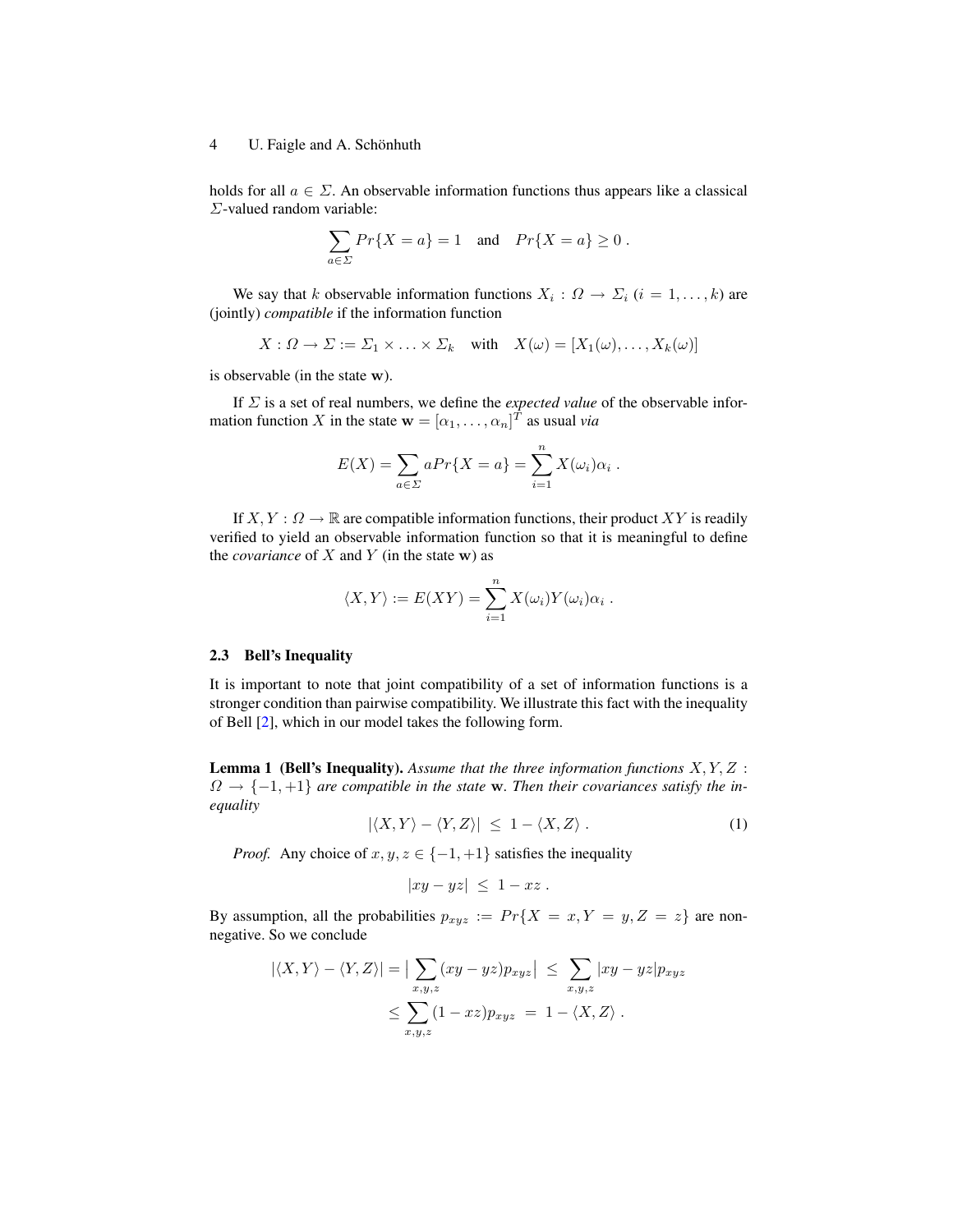Bell's inequality [\(1\)](#page-3-0) may not hold if  $X, Y, Z$  are not jointly compatible in the state w. In fact, the inequality could already be violated when we only know that  $X, Y$  and Z are *pairwise* compatible.

Consider for example the set  $\Omega = {\omega_1, \omega_2, \omega_3, \omega_4, \omega_5}$  and functions  $X, Y, Z$  as in the following table:

|  | $\omega_1$ $\omega_2$ $\omega_3$ $\omega_4$ $\omega_5$                                                                         |  |  |
|--|--------------------------------------------------------------------------------------------------------------------------------|--|--|
|  |                                                                                                                                |  |  |
|  | $\begin{array}{c c c}\n\hline\nX & -1 & +1 & -1 & -1 \\ Y & +1 & +1 & -1 & +1 & -1 \\ Z & +1 & +1 & +1 & -1 & -1\n\end{array}$ |  |  |
|  |                                                                                                                                |  |  |

One can check that  $X, Y, Z$  are observable and pairwise compatible in the state

$$
\mathbf{w} = [-1/3, 1/3, 1/3, 1/3, 1/3]^T.
$$

The covariances relative to w are

$$
\langle X, Y \rangle = +1, \ \langle Y, Z \rangle = -1/3, \ \langle X, Z \rangle = +1 \ ,
$$

violating Bell's inequality.

#### 2.4 Identically Repeated Observations

Assume that we measure the information function  $X : \Omega \to \Sigma$  two times "under identical circumstances", *i.e.*, with the system  $S$  being twice in the same preparation state  $\mathbf{w} = [\alpha_1, \dots, \alpha_n]^T$ . We can model this situation with the tensor product

 $\Omega \otimes \Omega = (\Omega \times \Omega, \mathbf{w} \otimes \mathbf{w})$ , where  $\mathbf{w} \otimes \mathbf{w} = [\alpha_i \cdot \alpha_j] \in \mathbb{R}^{n \times n}$ ,

and the information functions  $X_1, X_2 : \Omega \times \Omega \to \Sigma$  whose values are given as

$$
X_1(\omega_i, \omega_j) = X(\omega_i) \quad \text{and} \quad X_2(\omega_i, \omega_j) = X(\omega_j) \ .
$$

It is clear how this model generalizes to more than two identical observations. The next section provides a further generalization within the framework of discrete time processes.

REMARK. Bell's inequality can also be studied from the point of view of relative frequencies of observations made under identical conditions. The expected values of the relative frequencies then coincide in the limit with the expected values (see also Section [4.2\)](#page-12-1).

### 2.5 Observable Processes and Generalized Markov Chains

We now turn to the observation of the information function  $X : \Omega \to \Sigma$  over discrete time intervals. We assume that the system  $S$  is in the state

$$
\mathbf{w}^t = \begin{bmatrix} p_1^{(t)} \\ \vdots \\ p_n^{(t)} \end{bmatrix} \ \in \ \mathbb{R}^n
$$

♦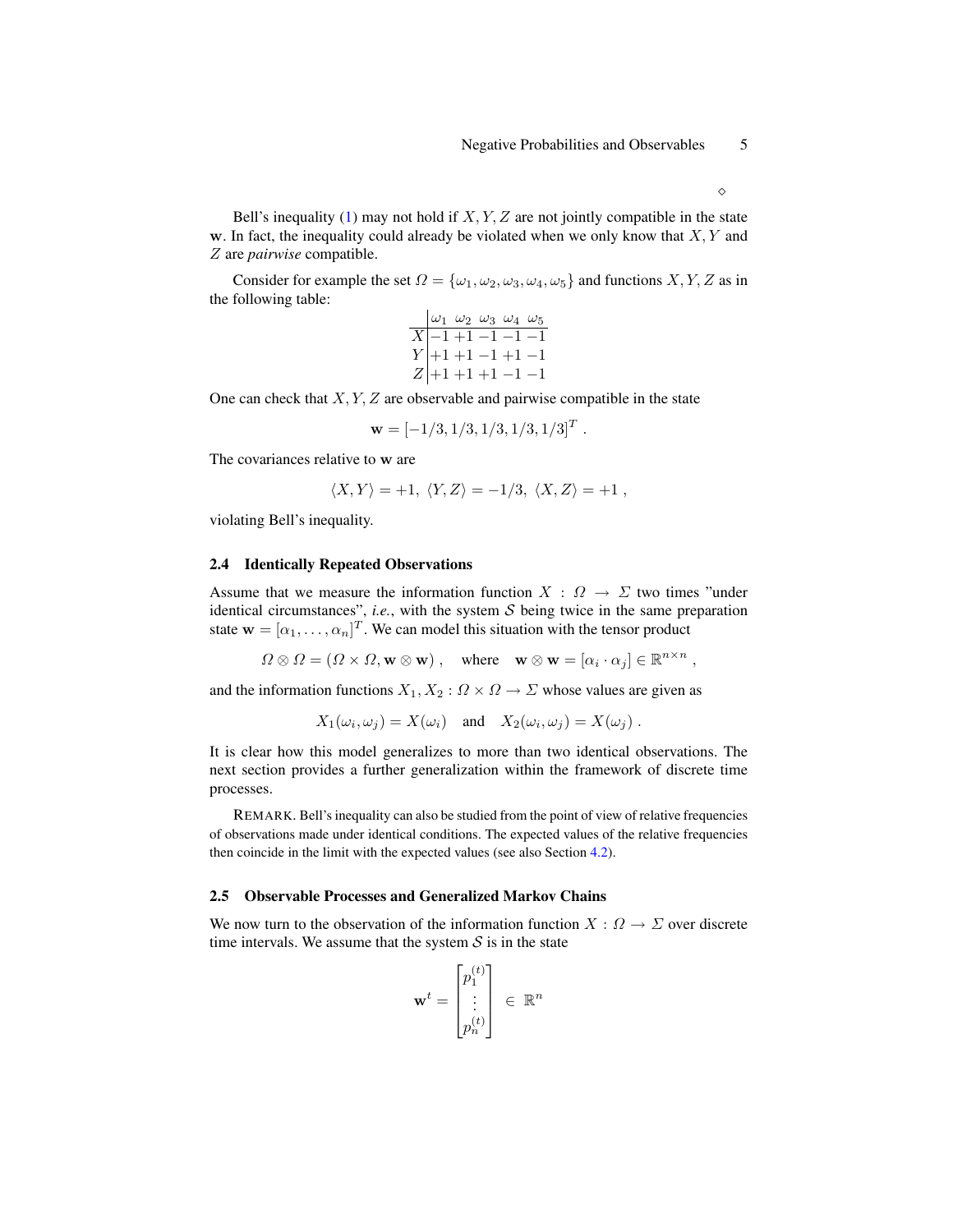and that X is observable at each time point  $t = 0, 1, \ldots$  Let  $X_t$  be the observed value of X at time t. By  $(X_t)$  we denote the resulting *(discrete)* observable process.

We call  $(X_t)$  a *(generalized) Markov chain* if there exists an  $(n \times n)$ -matrix  $M =$  $[m_{ij}]$  such that

(i)  $\sum_{i=1}^{n} m_{ij} = 1$  for all  $j = 1, ..., n$ . (ii)  $\overline{\mathbf{w}^t} = M\overline{\mathbf{w}^{t-1}} = \ldots = M^t\overline{\mathbf{w}^0}$  for all  $t = 1, 2, \ldots$ 

M is the *transition matrix* of the Markov chain  $(X_t)$ . M decomposes naturally into a sum of matrices,

$$
M = \sum_{a \in \Sigma} T^a ,
$$

where the  $(n \times n)$ -matrix  $T^a$  retains from M precisely the rows i with  $X(\omega_i) = a$  and has zero-rows otherwise. We have

$$
Pr{X_{t+1} = a} = \sum_{X(\omega_i)=a} p_i^{(t+1)} = \sum_{X(\omega_i)=a} \sum_{j=1}^n m_{ij} p_i^{(t)} = \mathbf{1}^T T^a \mathbf{w}^t,
$$

where the row vector  $\mathbf{1}^T = [1, 1, \dots, 1]$  effects the coefficient sum of the vector  $T^a \mathbf{w}^t$ .

Given  $v = a_1 a_2 \dots v_t \in \Sigma^t$ , we set

$$
T^v := T^{a_t} T^{a_{t-1}} \dots T^{a_1}
$$

and then observe by multinomial expansion of  $M<sup>t</sup>$  the representation

$$
\mathbf{w}^t = M^t \mathbf{w}^0 = \left(\sum_{a \in \Sigma} T^a\right)^t \mathbf{w}^0 = \sum_{v \in \Sigma^t} T^v \mathbf{w}^0.
$$
 (2)

### 2.6 Random Walks

The generalized Markov chain  $(X_t)$  offers an alternative view on the system S. We imagine that S is in some pure state  $\pi_t = \omega_i$  at time t and then moves into the state  $\omega_i$ with (possibly negative) probability

$$
p(\omega_i|\omega_j)=m_{ij}.
$$

In this sense, S performs a *random walk* on  $\Omega$ . At time t, S is in  $\omega_i$  with probability

$$
Pr{\pi_t = \omega_i} = p_i^{(t)}.
$$

We assume that the symbol  $X(\omega_i) \in \Sigma$  is emitted when  $\pi_t = \omega_i$ . Thus we obtain

$$
Pr{X_t = a} = \sum_{X(\omega_i) = a} p_i^{(t)}
$$
.

REMARK. While the Markov chain  $(X_t)$  is observable (by definition), the underlying random walk  $(\pi_t)$  need not be an observable process.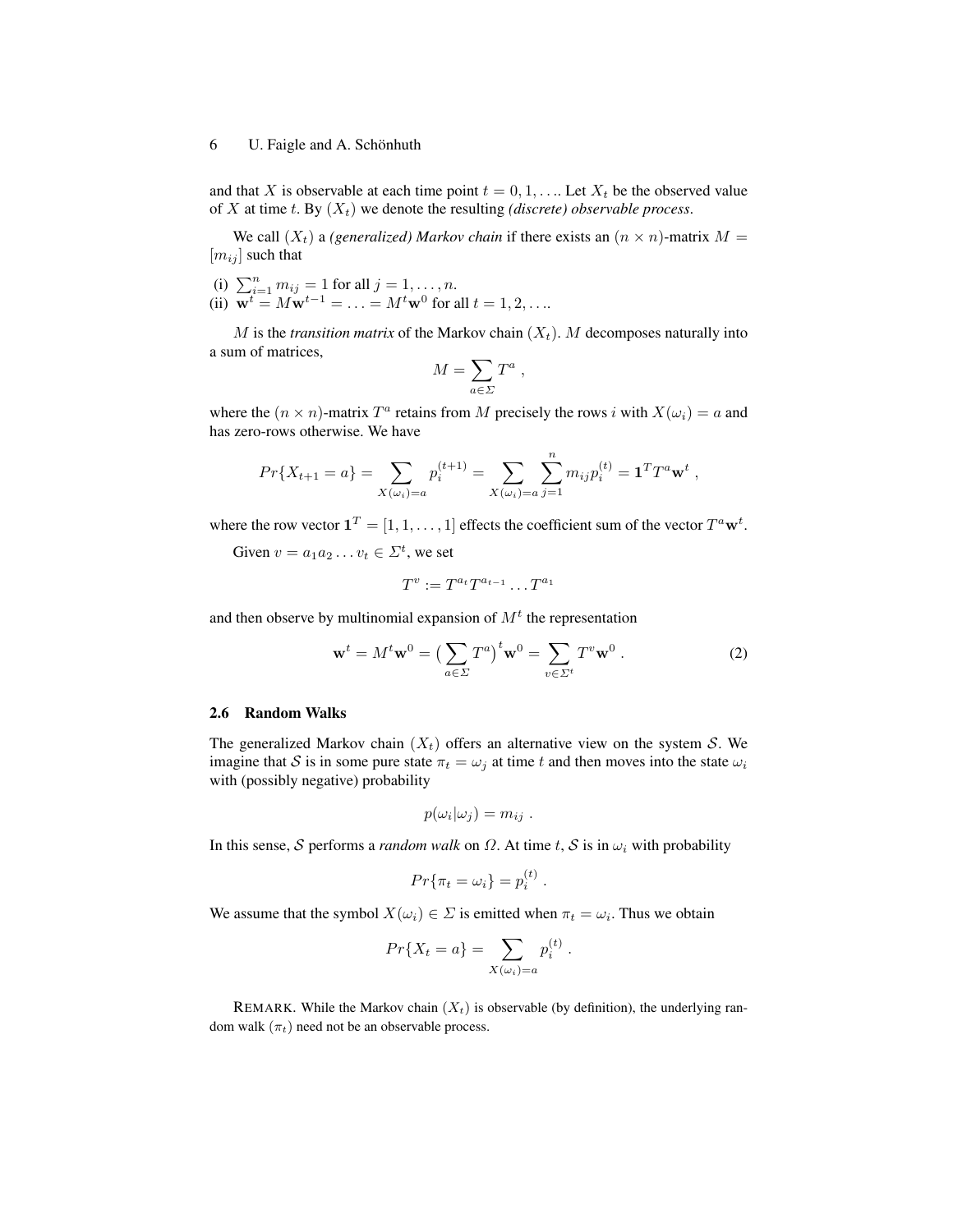#### 2.7 LPDs, OOMs and HMMs

It is straightforward to extend the notion of *compatibility* of information functions to observable processes  $(X_t)$ . In the case of Markov chains compatibility amounts to  $(X_t)$ exhibiting classical conditional probabilities

$$
Pr(a|v) \ge 0.
$$

A compatible Markov process  $(X_t)$  may be viewed as a classical (discrete) stochastic processes. Not going into details here we just remark that compatible Markov chains can be shown to be equivalent with the stochastic processes that have been termed *finitary linearly dependent* (so-called *LDPs*) (*cf.* Heller [\[8\]](#page-13-4) and Ito [\[9\]](#page-13-5)) or the *finite-dimensional observable operator models* (or *OOMs*) (*cf.* Jaeger [\[10\]](#page-13-6)).

All these models are, of course, closely related to classical (discrete) *hidden Markov models* (or *HMMs* for short) that are well understood (see, *e.g.*, Elliot *et al.* [\[5\]](#page-13-9)), which in our context essentially are Markov chains with a non-negative transition matrix  $M$ . OOMs are strictly more general than HMMs. Jaeger [\[10\]](#page-13-6) gives the example of a socalled *probability clock* that can be modeled as an OOM but not as an HMM with a finite number of pure states.

# 3 Generalized Stochastic Processes

Abstracting Markov chains, we think of a (generalized) *discrete stochastic process*  $(P_t)$ *with alphabet* Σ as a function

$$
P: \Sigma \times \Sigma^* \to \mathbb{R} \quad \text{such that} \quad \sum_{w \in \Sigma^t} P(a|w) = 1 \ \text{ for all } a \in \Sigma, w \in \Sigma^* \ ,
$$

where  $\Sigma^* := \bigcup_{t=0}^{\infty} \Sigma^t$  is the collection of all finite *words* (or *strings*) over the alphabet  $\Sigma$ . We denote by  $\vec{t} = |w|$  the *length* of the word  $w \in \Sigma^t$  and let  $\square \in \Sigma^0$  be the *empty word* of length  $|\Box| = 0$ .

The interpretation is, of course, that the process starts at time  $t = 0$  with the empty word and adds, at time  $t + 1$  and with probability  $P(a|w)$ , the letter  $P_{t+1} = a$  to the word w already produced.

We define the *transition* probabilities (or *conditional* probabilities) for all strings  $v = b_1 \dots b_k \in \Sigma^k$  and  $w \in \Sigma^t$  by

$$
P(v|w) := P(b_1|w)P(b_2|wb_1)...P(b_k|wb_1...b_{k-1})
$$

and note for all  $w \in \Sigma^*$ :

$$
\sum_{v \in \Sigma^k} P(v|w) = 1 \quad \text{for all } k \in \mathbb{N}, w \in \Sigma^*.
$$

 $P(w) := P(w|\Box)$  is the probability for  $w \in \Sigma^t$  to have been produced at time t, yielding the relation

$$
P(wv) = P(v|w)P(w) .
$$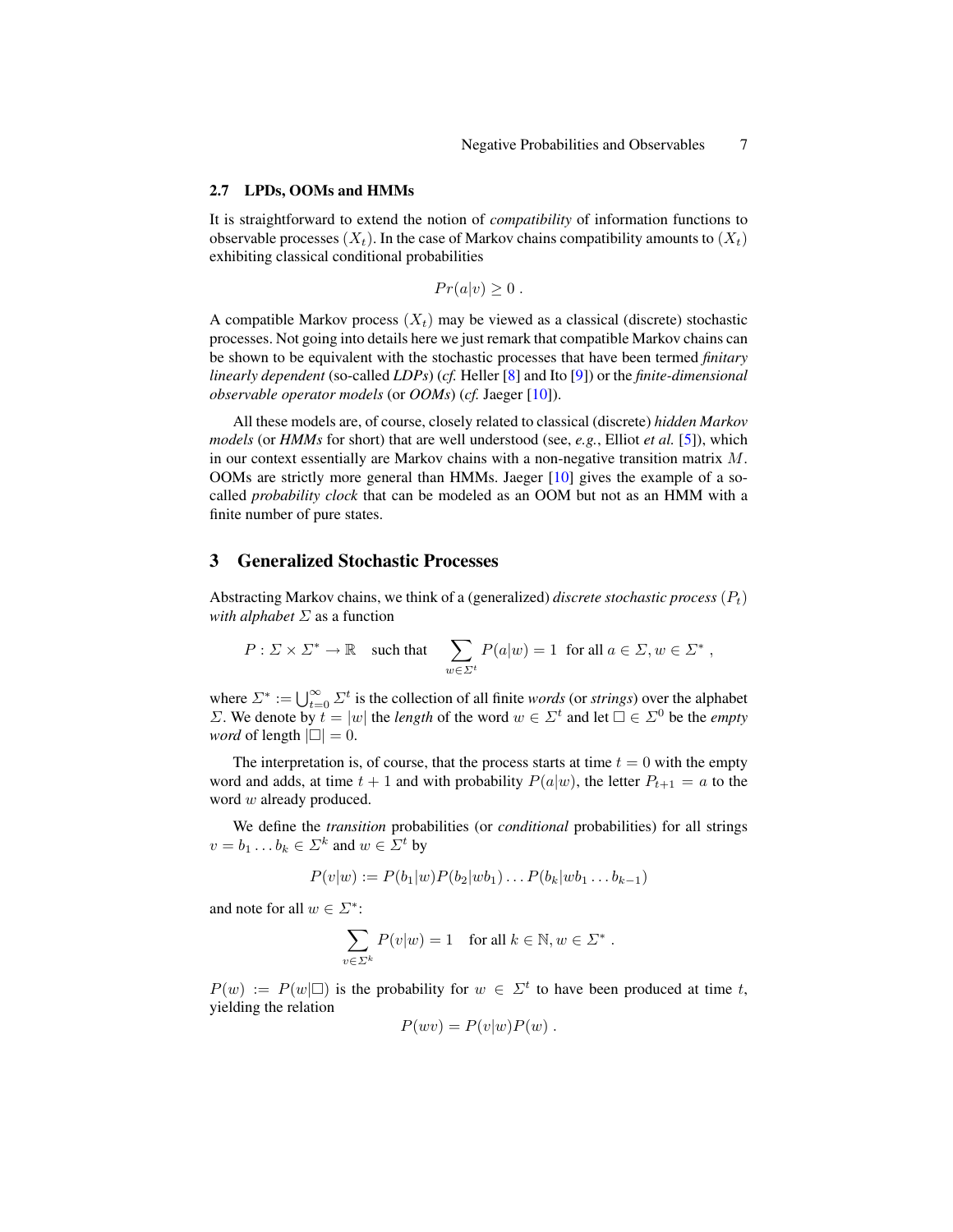We say that  $(P_t)$  is *observable* if for all  $a \in \Sigma$  and all  $t = 0, 1, \ldots$ ,

$$
Pr{P_{t+1} = a} = \sum_{w \in \Sigma^t} P(wa) = \sum_{w \in \Sigma^t} P(a|w)P(w) \ge 0.
$$

REMARK [Compatibility]. Call  $(P_t)$  *compatible* if all conditional probabilities are classical, *i.e.*,  $P(a|w) \ge 0$  holds for all  $a \in \Sigma, w \in \Sigma^*$ . It follows that a compatible stochastic process is in particular observable. In fact, the compatible stochastic processes are the classical stochastic processes.

The transition probabilities describe  $(P_t)$  *via* an infinite matrix  $P = [P(v|w)]$  with rows and columns indexed by the words  $v, w \in \Sigma^*$ . Letting  $\mathbf{g}_w$  be the column of  $\mathcal P$ corresponding to the word w (and hence having the components  $P(v|w)$ ),  $\mathbf{g}_w$  contains all the information on the future of the process, given that the word  $w$  has been observed so far.

So  $g_w$  can be understood as a representative for the *state* of the process once the word  $w$  has been realized. The expected subsequent state is the probabilistically weighted superposition of all possible subsequent states:

$$
\mu(\mathbf{g}_w) = \sum_{a \in \Sigma} P(a|w) \mathbf{g}_{wa} .
$$

Denoting the expected state of the process at time  $t$  by

$$
\mathbf{g}^t := \sum_{w \in \varSigma^t} P(w) \mathbf{g}_w
$$

and extending  $\mu$  by linearity, we find

$$
\mathbf{g}^{t+1} = \sum_{wa \in \Sigma^{t+1}} P(wa) \mathbf{g}_{wa} = \sum_{w \in \Sigma^{t}} \sum_{a \in \Sigma} P(w) P(a|w) \mathbf{g}_{aw}
$$
  
= 
$$
\sum_{w \in \Sigma^{t}} P(w) \mu(\mathbf{g}_{w}) = \mu \big( \sum_{w \in \Sigma^{t}} P(w) \mathbf{g}_{w} \big) = \mu(\mathbf{g}^{t}).
$$

We call  $\mu$  the *evolution operator* of the stochastic process  $(P_t)$  and refer to

$$
\mathbf{g}^{t} = \mu(\mathbf{g}^{t-1}) = \mu^{2}(\mathbf{g}^{t-2}) = \ldots = \mu^{t}\mathbf{g}^{0}
$$

as its *ground state* at time t,  $g^t$  contains all the information about the future of  $(P_t)$ . Indeed, for any  $v = b_1 b_k ... b_k \in \Sigma^*$ , we obtain the *prediction probability* of v at time t as

$$
Pr\{P_{t+1} = b_1, \dots, P_{t+k} = b_k\} = \sum_{w \in \Sigma^t} P(v|w)P(w) = \mathbf{g}^t(v) , \tag{3}
$$

where  $g(v)$  denotes the *v*-component of the ground state vector  $g<sup>t</sup>$ .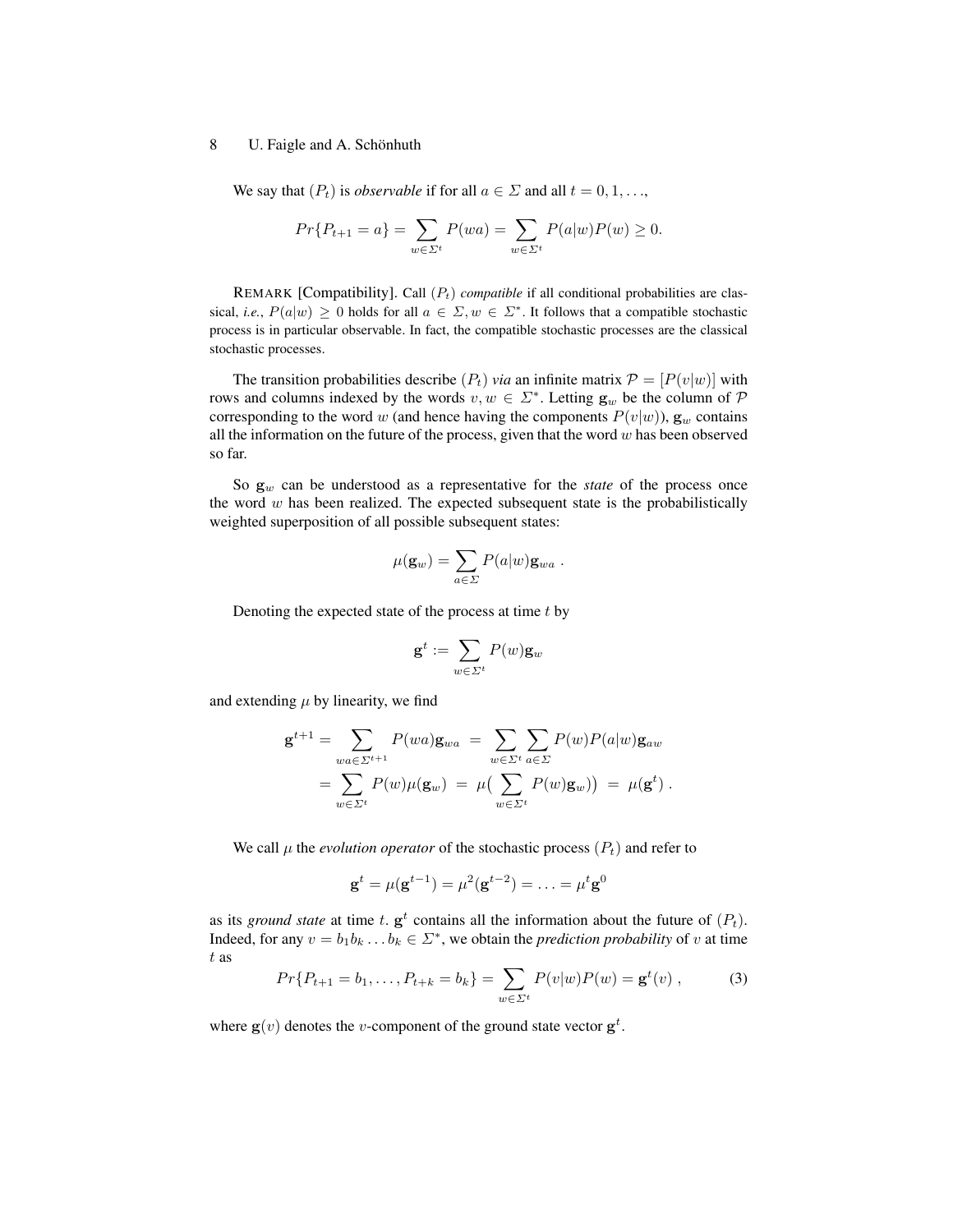### 3.1 Stobits

In the case of the binary alphabet  $\Sigma = \{0, 1\}$ , the words  $w \in \Sigma^t$  are the  $(0, 1)$ -strings of length  $t$ , *i.e.*, boolean  $t$ -bits. A ground state  $g^t$  thus represents a certain probability distribution on the collection of all  $t$ -bits (and thus yields a "preparation state" in the sense of Section [2\)](#page-1-0). In analogy with the terminology of  $t$ -qubits in quantum computation, one could call a probability distribution on the collection of t-bits a t*-stobit* ("*stochastic* t*-bit*").

The evolution operator  $\mu$  describes the stochastic process  $(P_t)$  as an evolution of the "empty bit" (*i.e.*, 0-stobit) over time.

### 3.2 Finite-Dimensional Processes

We define the *dimension*  $\dim(P_t)$  of the (generalized) stochastic process  $(P_t)$  as the minimal number m such that the ground state  $\mathbf{g}^m = \mu^m \mathbf{g}^0$  is a linear combination of the preceding ground states  $g^0, \ldots, g^{m-1}$ :

$$
\mathbf{g}^m = \sum_{i=0}^{m-1} \alpha_i \mathbf{g}^i \quad (\alpha_i \in \mathbb{R}).
$$

REMARK. For example, it can be shown that the generalized Markov chains of Section [2](#page-1-0) give rise to finite-dimensional observable stochastic processes.

Assume  $m = \dim(P_t) < \infty$ . Then, by definition, the set

$$
\mathcal{B} = \{\mathbf{g}_0, \dots, \mathbf{g}^{m-1}\}
$$

is linearly independent. In fact,  $\beta$  is a linear basis for the collection of all ground states. To see this, let  $M = [p_{ij}]$  be the (unique) matrix such that

$$
\mu(\mathbf{g}^j) = \mathbf{g}^{j+1} = \sum_{i=0}^{m-1} p_{ij} \mathbf{g}^i \quad (j = 0, \dots, m-1).
$$

We now find

$$
\mathbf{g}^{m+1} = \mu(\mathbf{g}^m) = \sum_{j=0}^{m-1} \alpha_j \mu(\mathbf{g}^j) = \sum_{i=0}^{m-1} \beta_i \mathbf{g}^i , \text{ where } \beta_i = \sum_{j=0}^{m-1} p_{ij} \alpha_j .
$$

More generally, every ground state  $g^t$  admits a unique representation with respect to  $B$ ,

$$
\mathbf{g}^t = \sum_{i=0}^{m-1} \alpha_i^{(t)} \mathbf{g}^i ,
$$

where  $[\alpha_1^{(t)}, \dots, \alpha_{m-1}^{(t)}]^T$  is precisely the first column vector in the matrix  $M^t$ . Letting  $\mathbf{e}_0$  be the first unit vector in  $\mathbb{R}^m$ , we have in matrix notation:

$$
\mathbf{g}^t = [\mathbf{g}^0, \dots, \mathbf{g}^{m-1}] M^t \mathbf{e}_0.
$$

We note: The evolution operator  $\mu$  is described by the matrix  $M = [p_{ij}]$ . We therefore call M the *evolution matrix* of the stochastic process  $(P_t)$ .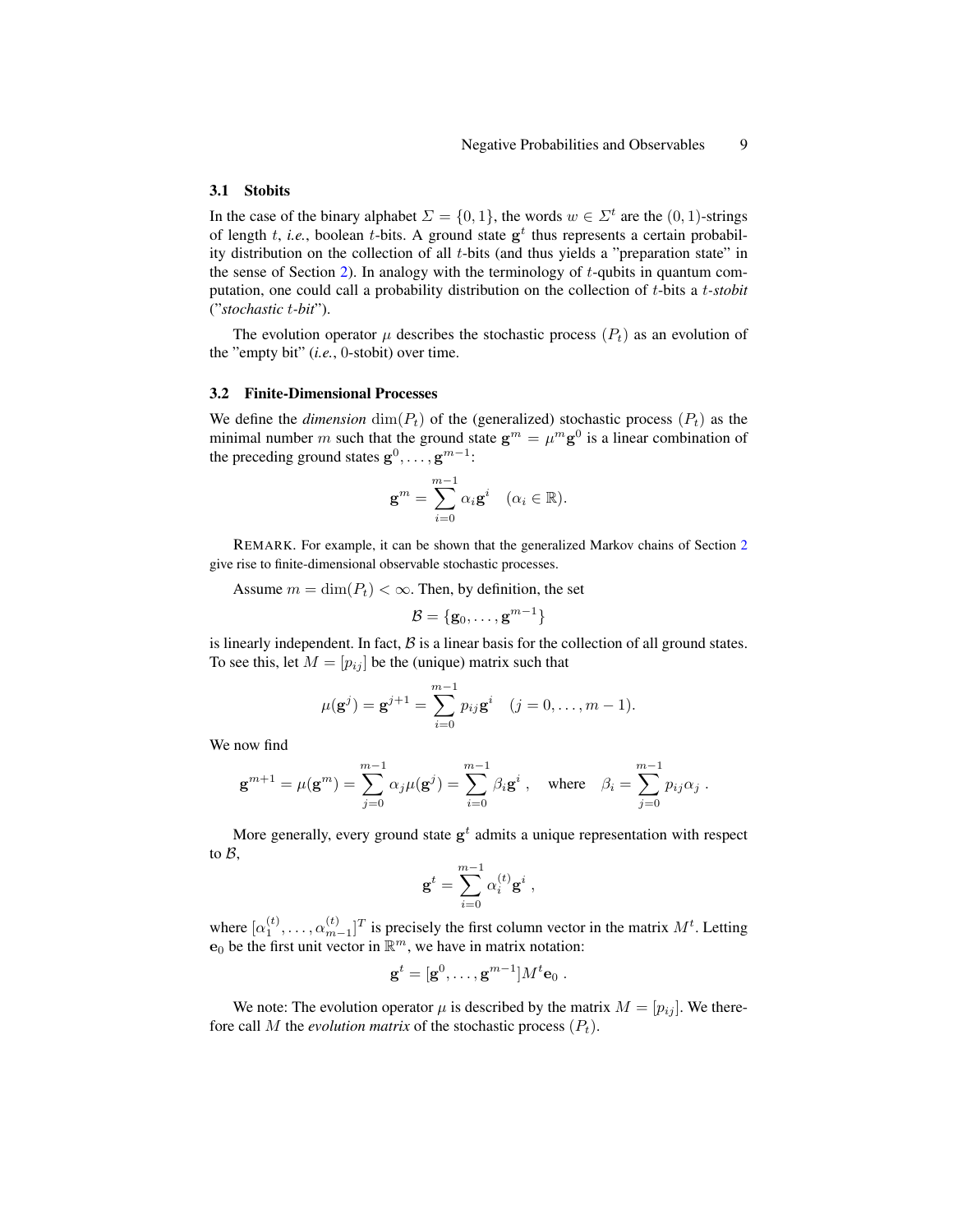#### 3.3 State Representations

As we have seen, in the case  $\dim(P_t) = m < \infty$ , every ground state  $g^t$  can be described by a unique coordinate vector  $\mathbf{w}^t = [\alpha_0^{(t)}, \dots, \alpha_{m-1}^{(t)}]^T$  relative to the basis  $\mathcal{B}$ such that ground state evolution arises as

$$
\mathbf{w}^0 = \mathbf{e}_0
$$
 and  $\mathbf{w}^t = M\mathbf{w}^{t-1} = M^t\mathbf{w}^0$   $(t = 1, 2, ...).$ 

The coordinate vectors  $w<sup>t</sup>$  are always (preparation) states in the sense of Section [2.](#page-1-0) Indeed, we observe:

**Lemma 2.** *Let*  $\alpha_1, \ldots, \alpha_k \in \mathbb{R}$  *be arbitrary. Then* 

$$
\mathbf{g}^t = \sum_{j=1}^k \alpha_j \mathbf{g}^{t_j} \quad \Longrightarrow \quad \sum_{j=1}^k \alpha_j = 1 \; .
$$

*Proof.* 
$$
1 = \sum_{a \in \Sigma} Pr\{P_{t+1} = a\} = \sum_{a \in \Sigma} \mathbf{g}^t(a) = \sum_{j=1}^k \sum_{a \in \Sigma} \alpha_j \mathbf{g}^{t_j}(a) = \sum_{j=1}^k \alpha_j.
$$

REMARK [REVERSIBILITY]. The evolution matrix  $M$  of a finite-dimensional stochastic process  $(P_t)$  is non-singular. Hence the initial state  $\mathbf{w}^0$  can be recovered from the ground state  $w<sup>t</sup>$  at any given time t. In this sense, the process does not lose any information over time and is *reversible*.

REMARK [MARKOV CHAINS]. Markov chains not only furnish examples of finite-dimensional stochastic processes. In fact, one can show that every finite-dimensional (generalized) stochastic process arises from some (generalized) Markov chain.

# 4 A Law of Large Numbers

Say that the stochastic process  $(P_t)$  is *bounded* if the prediction probabilities  $g^t(v)$  are bounded, *i.e.*, there are constants  $c_1, c_2 \in \mathbb{R}$  such that

$$
c_1 \leq \mathbf{g}^t(v) \leq c_2
$$
 for all  $v \in \Sigma^*$  and  $t = 0, 1, \dots$ 

Every classical stochastic process, for example, is bounded by  $c_1 = 0$  and  $c_2 = 1$ .

We want to show that the ground state vectors of a bounded finite-dimensional stochastic process converge on the average to some limit g:

$$
\frac{1}{k}(\mathbf{g}^0+\ldots+\mathbf{g}^{k-1}) ~\to~ \mathbf{g}~.
$$

For classical stochastic processes, this result implies that one can do empirical statistics. It order to derive the convergence property, we first establish a general convergence result for sequences of vectors.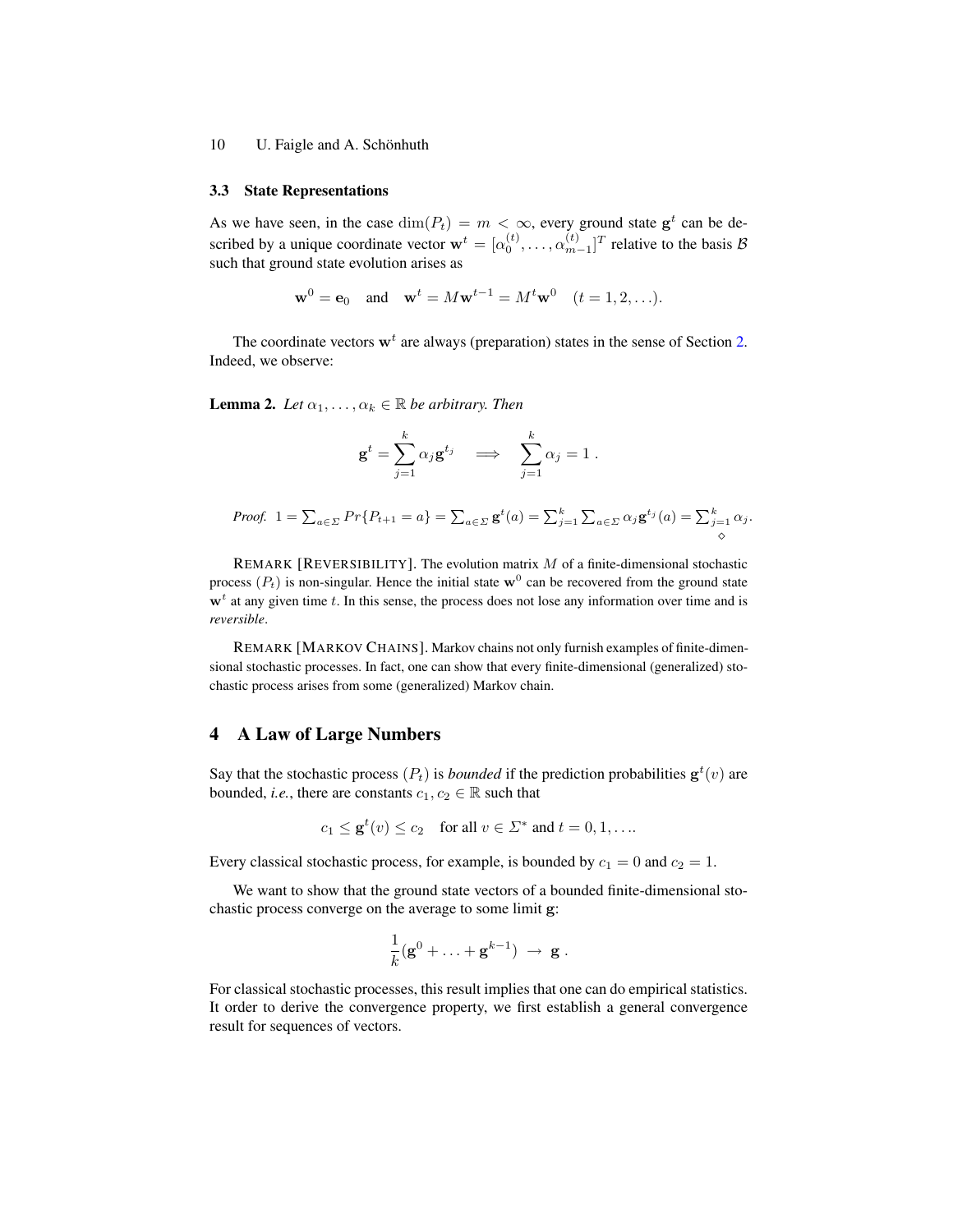#### 4.1 Stability of Sequences

Let V be an *n*-dimensional vector space over the field  $\mathbb C$  of complex numbers. Assume V to be equipped with a norm  $\|\mathbf{v}\|$  that is derived from a hermitian inner product

$$
\langle \mathbf{v} | \mathbf{w} \rangle
$$
 such that  $||\mathbf{v}|| = \sqrt{\langle \mathbf{v} | \mathbf{v} \rangle}$ .

Let  $F: V \to V$  be a linear operator and denote by  $F<sup>k</sup>$  its k-iterate. We say that the vector  $\mathbf{a} \in V$  is *F-bounded* if there exists some constant  $c \in \mathbb{R}$  such that

$$
||F^k\mathbf{a}|| \le c \quad \text{for all } k = 1, 2, \dots
$$

Since  $F$  is linear, it follows that arbitrary linear combinations of  $F$ -bounded vectors are again  $F$ -bounded. So  $F$  gives rise to the linear subspace

$$
\mathcal{F} = \{ \mathbf{a} \in V \mid \mathbf{a} \text{ is } F\text{-bounded} \} \subseteq V.
$$

Note that  $F$  is  $F$ -invariant. Indeed, the definition immediately yields:

$$
\mathbf{a} \in \mathcal{F} \quad \Longrightarrow \quad F\mathbf{a} \in \mathcal{F}.
$$

REMARK. F-boundedness is closely related to the concept of *matrix stability* in the sense of Brayton and Tong [\[3\]](#page-13-10), where F is called *stable* if there exists a full-dimensional F-invariant compact set  $K \subseteq V$  with  $0 \in K$ . Here, however, we are not so much interested in the operator F but the behavior of an element  $a \in V$  under the action of F. It is not difficult to see that  $\mathcal{F} = V$ holds if  $F$  is a stable matrix.

Letting  $I = F^0$  be the identity operator, we furthermore associate with F and every  $k > 1$  the k-th *averaging operator* 

$$
\overline{F}_k := \frac{1}{k}(I + F + F^2 + \dots + F^{k-1}).
$$

and call the vector  $\mathbf{a} \in V$  *F-stable* if there exists some  $\overline{\mathbf{a}} \in V$  such that

$$
\lim_{k\to\infty}\overline{F}_k\mathbf{a} \to \overline{\mathbf{a}}.
$$

Also the averaging operators  $\overline{F}_k$  are linear. So the F-stable elements of V form a linear subspace  $\overline{\mathcal{F}}$  of V as well. The main result in this section says that  $\mathcal{F}$  is a subspace of  $\overline{\mathcal{F}}$ .

<span id="page-10-0"></span>**Theorem 1.** *Let*  $F: V \to V$  *be a linear operator and*  $\mathbf{a} \in V$  *an*  $F$ -bounded element. *Then the k-averages*  $F_k$ **a** *converge to some*  $\overline{a} \in V$ *,* 

$$
\lim_{k\to\infty}\overline{F}_k\mathbf{a} = \lim_{k\to\infty}\frac{\mathbf{a}+F\mathbf{a}+\ldots+F^{k-1}\mathbf{a}}{k} = \overline{\mathbf{a}},
$$

*where*  $\overline{a}$  *is either the null vector*  $0 \in V$  *or an eigenvector of*  $F$  *with eigenvalue*  $\lambda = 1$ *.*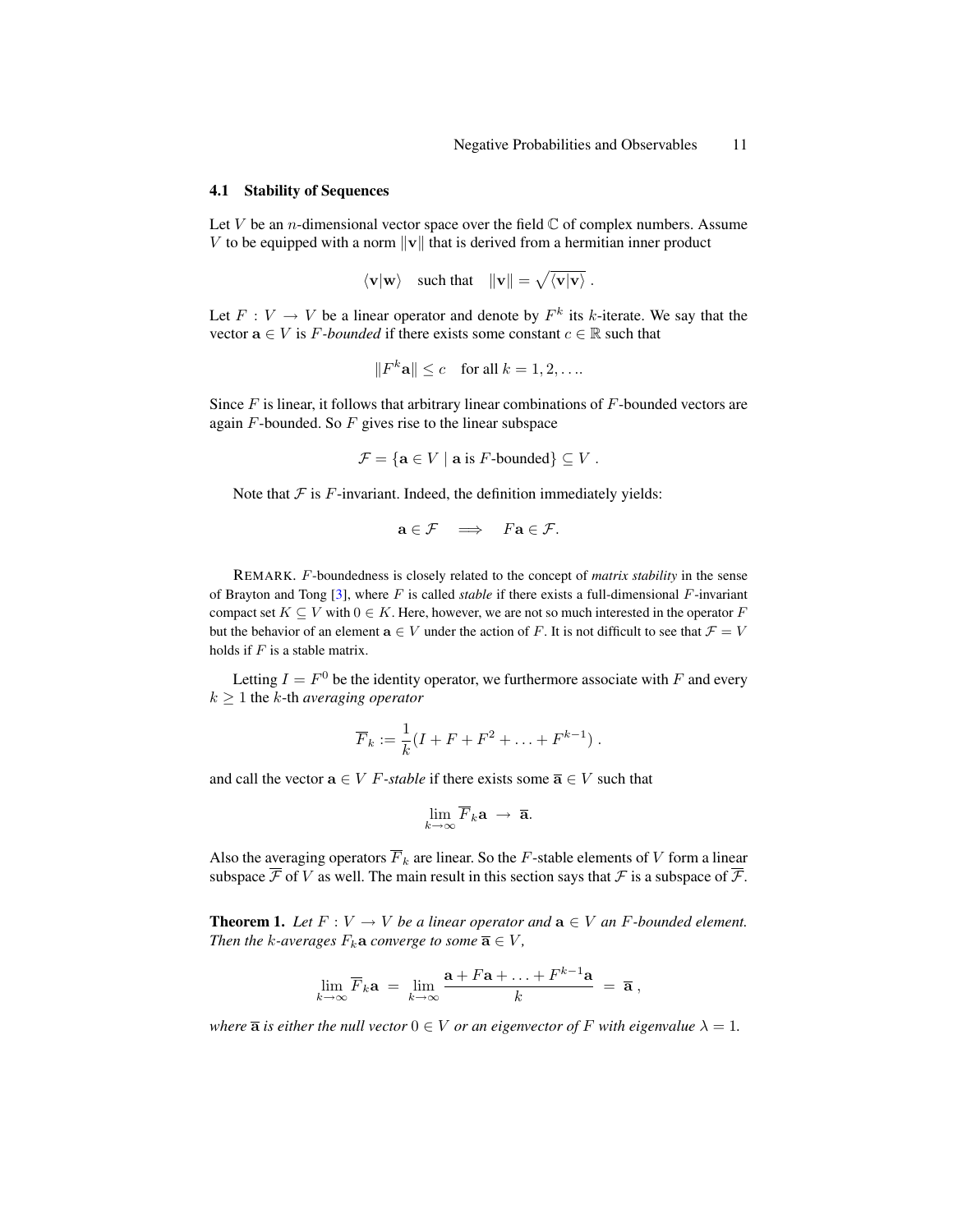*Proof.* We prove the Theorem by induction on the dimension n, assuming it to be true for all dimensions  $n' < n$ . So there is no loss in generality when we assume  $\mathcal{F} = V$  (otherwise, the claim follows from the induction hypothesis already).

If F has at least two distinct eigenvalues  $\lambda_1 \neq \lambda_2$ , then V decomposes into the direct sum of two F-invariant subspaces:

$$
V = V_1 \oplus V_2 \quad \text{with} \quad \dim V_i < n \; .
$$

 $\mathbf{a} = \mathbf{a}_1 + \mathbf{a}_2$  holds for unique elements  $\mathbf{a}_i \in V_i$  and we have

$$
\left\|\mathbf{a}\right\|^2 = \left\|\mathbf{a}_1\right\|^2 + \left\|\mathbf{a}_2\right\|^2.
$$

Since the  $V_i$  are F-invariant, the  $a_i$  are F-bounded. So the induction hypothesis implies that the vectors  $a_i$  are F-stable, which in turn implies that their sum a is F-stable.

So we are left with the case where F has a unique eigenvalue  $\lambda \in \mathbb{C}$ . We distinguish two cases. If  $\lambda \neq 1$ , the linear operator  $I - F$  is non-singular. So there is some  $v \in V$  such that

$$
\mathbf{a} = (I - F)\mathbf{v}.
$$

The geometric summation formula for the powers of  $F$  yields

$$
(I + F + \ldots + F^{k-1})(I - F) = I - F^k
$$

and, because  $\bf{v}$  if  $F$ -bounded, the convergence

$$
\overline{F}_k \mathbf{a} = \frac{(I - F^k)\mathbf{v}}{k} = \frac{1}{k}\mathbf{v} - \frac{1}{k}F^k \mathbf{v} \to 0 \in V.
$$

It remains to deal with the case where  $\lambda = 1$  is the unique eigenvalue of the linear operator F. By the Cayley-Hamilton Theorem, there exists a minimal number  $N$  such that

$$
(F - I)^N \mathbf{v} = 0 \quad \text{for all } \mathbf{v} \in V.
$$

CLAIM:  $N = 1$  (*i.e.*,  $F = I$ ).

Suppose to the contrary that  $N \ge 2$  is true. Then there exists some  $\mathbf{v} \in V$  with  $(F-I)\mathbf{v} \ne 0$ and  $(F - I)^2$ **v** = 0. Consequently, we have for all  $k \ge n$ ,

$$
F^k \mathbf{v} = [(F - I) + I]^k \mathbf{v} = \sum_{s=0}^k {k \choose s} (F - I)^s \mathbf{v} = \mathbf{v} + k(F - I)\mathbf{v},
$$

which implies that v is not F-bounded. This contradiction shows  $F = I$  and thus  $\overline{F}_k \mathbf{a} = \mathbf{a}$ . So convergence follows trivially.

 $\Diamond$ 

REMARK. An F-stable element  $\mathbf{a} \in V$  always yields average convergence to either 0 or an eigenvector  $\overline{a}$  of F with eigenvalue  $\lambda = 1$  $\lambda = 1$ . The point of Theorem 1 is a criterion for guaranteed stability.

REMARK. One can show that the converse of Theorem [1](#page-10-0) is also true, *i.e.*,  $a \in V$  is Fbounded if and only if  $a$  is  $F$ -stable.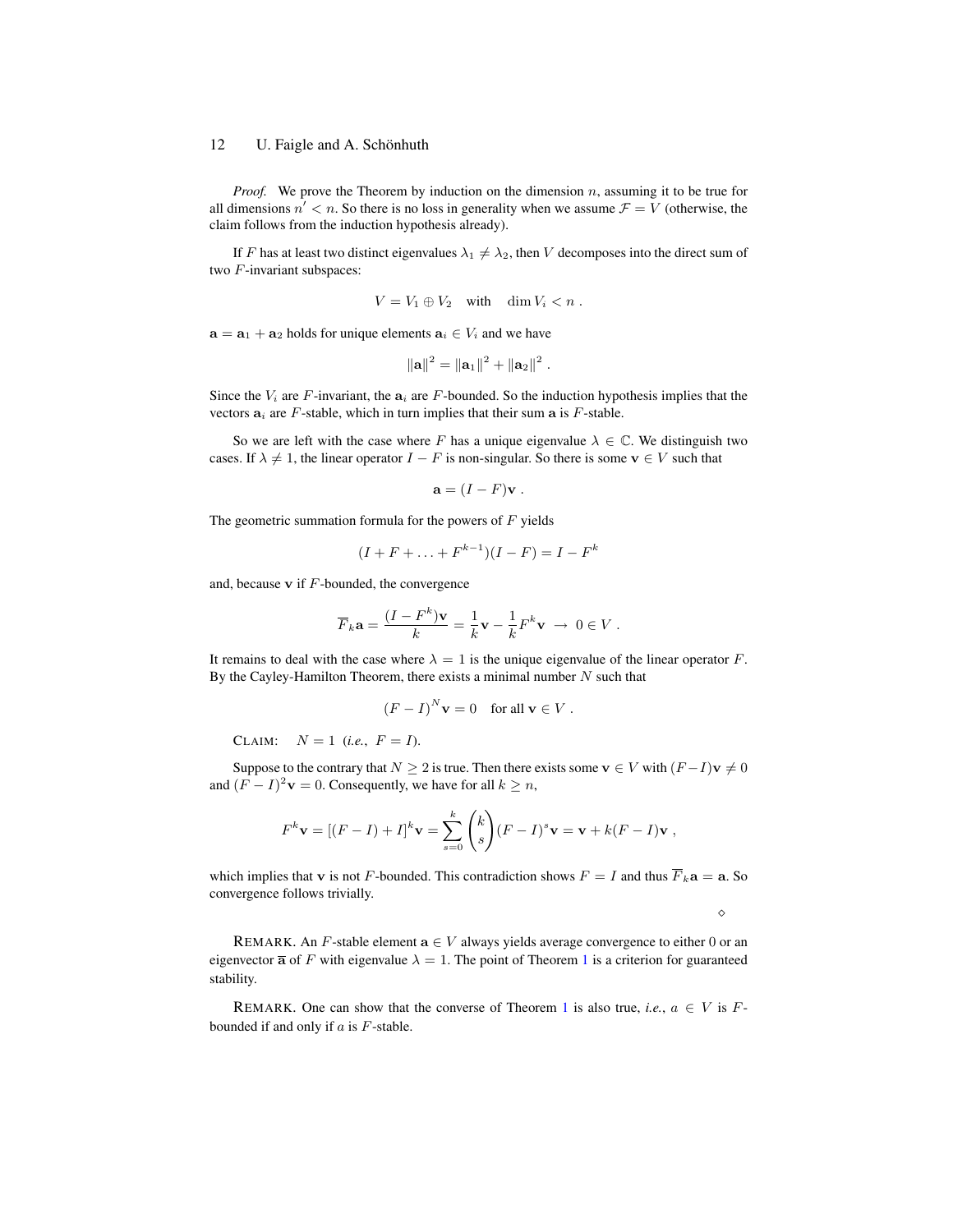#### <span id="page-12-1"></span>4.2 Convergence of Ground States

Let  $\mathcal{B} = [\mathbf{g}^0, \dots, \mathbf{g}^{m-1}]$  the basis of the finite-dimensional stochastic process  $(P_t)$ . Then B contains some  $(m \times m)$ -submatrix B of full rank rk B = m and any ground state  $g^t$  is already determined by its restriction  $g_t$  of the components corresponding to the rows of B. In particular, the evolution operator  $\mu$  acts linearly on those restrictions of the ground states.

Hence, if  $(P_t)$  is bounded, Theorem [1](#page-10-0) guarantees the convergence of the averages of the ground states to some g. Because

$$
\sum_{a \in \Sigma} \mathbf{g}^t(a) = 1 \quad \Longrightarrow \quad \sum_{a \in \Sigma} \mathbf{g}(a) = 1 \ ,
$$

we conclude  $g \neq 0$ . So g must be an eigenvector of the evolution operator  $\mu$  with eigenvalue 1.

CLASSICAL STOCHASTIC PROCESSES. Assume that  $(P_t)$  is a classical finite-dimensional stochastic process. Then the average convergence of the ground states implies the average convergence of the prediction probabilities for all  $a_1, \ldots, a_k \in \Sigma$ :

$$
Pr{X_{t+1} = a_1, ..., X_{t+k} = a_k} = \mathbf{g}^t(a_1 ... a_k) \rightsquigarrow \mathbf{g}(a_1 ... a_k).
$$

For example, fixing any  $a \in \Sigma$  and defining the *empirical counting function* by

$$
Y_t := \begin{cases} 1 & \text{if } X_t = a \\ 0 & \text{if } X_t \neq a, \end{cases}
$$

we see that the expected value of the averaged count converges:

$$
E\left(\frac{Y_1 + \dots Y_t}{t}\right) = \frac{E(Y_1) + \dots E(Y_t)}{t}
$$
  
= 
$$
\frac{\mathbf{g}^0(a) + \dots + \mathbf{g}^{t-1}(a)}{t} \rightarrow \mathbf{g}(a).
$$

Because  $\sum_{a \in \Sigma} \mathbf{g}^t(a) = 1$  for all t, we obtain a classical limiting probability distribution on  $\Sigma$ :

$$
\sum_{a \in \Sigma} \mathbf{g}(a) = 1 \quad \text{and} \quad \mathbf{g}(a) \ge 0.
$$

A similar averaged counting result holds for any  $v \in \Sigma^*$ . This observation indicates that we can do statistics on finite-dimensional stochastic processes.

# References

<span id="page-12-0"></span>1. A. ASPECT, J. DALIBARD, G. ROGER: *Experimental tests of Bell's inequalities using timevarying analyzers*, Phys. Rev. Lett. 49, 1804 (1982).